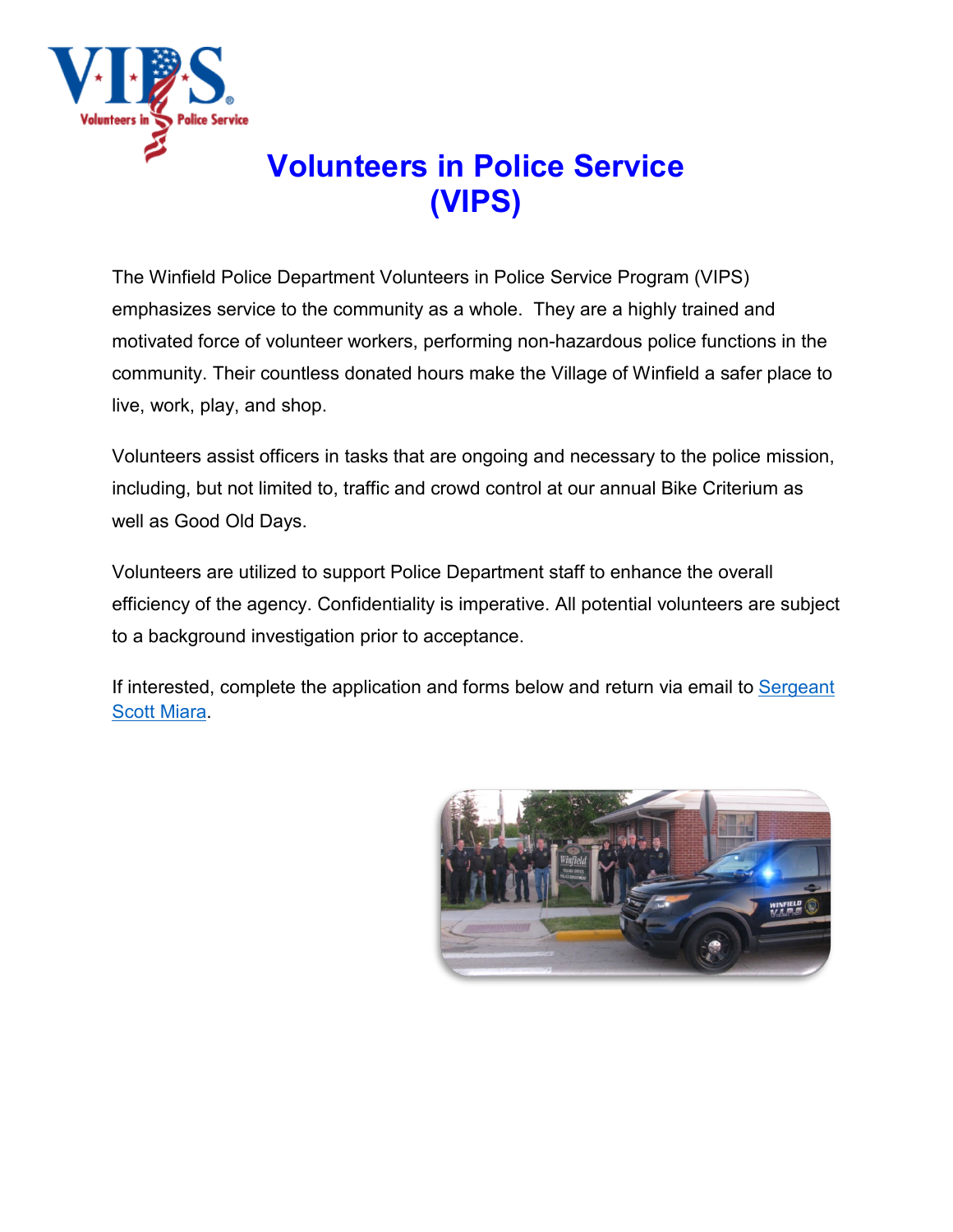

**David Schar** Chief of Police





**POLICE DEPARTMENT** 27W465 Jewell Road – Winfield, IL 60190 Telephone: (630) 933-7160 – Fax (630) 668-5541 [www.villageofwinfield.com](http://www.villageofwinfield.com/)

## **VOLUNTEERS IN POLICE SERVICES APPLICATION**

| Name: <u>_______________________________</u> |                  |                       |
|----------------------------------------------|------------------|-----------------------|
|                                              |                  |                       |
|                                              | State: _________ | Zip Code: ___________ |
|                                              |                  |                       |
| Email Address:                               |                  |                       |
| Are you over 21 years of age? Ves            | No               |                       |

Education:

|                              | Name                                                                                                                                                                                                                          |            | <b>Address</b>  |                                                                                                                                                                                                                                     | Years Completed |
|------------------------------|-------------------------------------------------------------------------------------------------------------------------------------------------------------------------------------------------------------------------------|------------|-----------------|-------------------------------------------------------------------------------------------------------------------------------------------------------------------------------------------------------------------------------------|-----------------|
| <b>High School</b>           |                                                                                                                                                                                                                               |            |                 |                                                                                                                                                                                                                                     |                 |
| College                      |                                                                                                                                                                                                                               |            |                 |                                                                                                                                                                                                                                     |                 |
| Other (explain)              |                                                                                                                                                                                                                               |            |                 |                                                                                                                                                                                                                                     |                 |
| Degrees/Certificates earned: |                                                                                                                                                                                                                               |            |                 |                                                                                                                                                                                                                                     |                 |
|                              |                                                                                                                                                                                                                               |            |                 |                                                                                                                                                                                                                                     |                 |
|                              |                                                                                                                                                                                                                               |            |                 |                                                                                                                                                                                                                                     |                 |
|                              |                                                                                                                                                                                                                               |            |                 |                                                                                                                                                                                                                                     |                 |
|                              |                                                                                                                                                                                                                               |            | State: ________ | Zip Code:                                                                                                                                                                                                                           |                 |
|                              | Telephone: Network and the state of the state of the state of the state of the state of the state of the state of the state of the state of the state of the state of the state of the state of the state of the state of the |            |                 | <b>The Your Title:</b> The Contract of the Contract of the Contract of the Contract of the Contract of the Contract of the Contract of the Contract of the Contract of the Contract of the Contract of the Contract of the Contract |                 |
|                              | May we contact your employer for a reference? $\perp$                                                                                                                                                                         | <b>Yes</b> | No              |                                                                                                                                                                                                                                     |                 |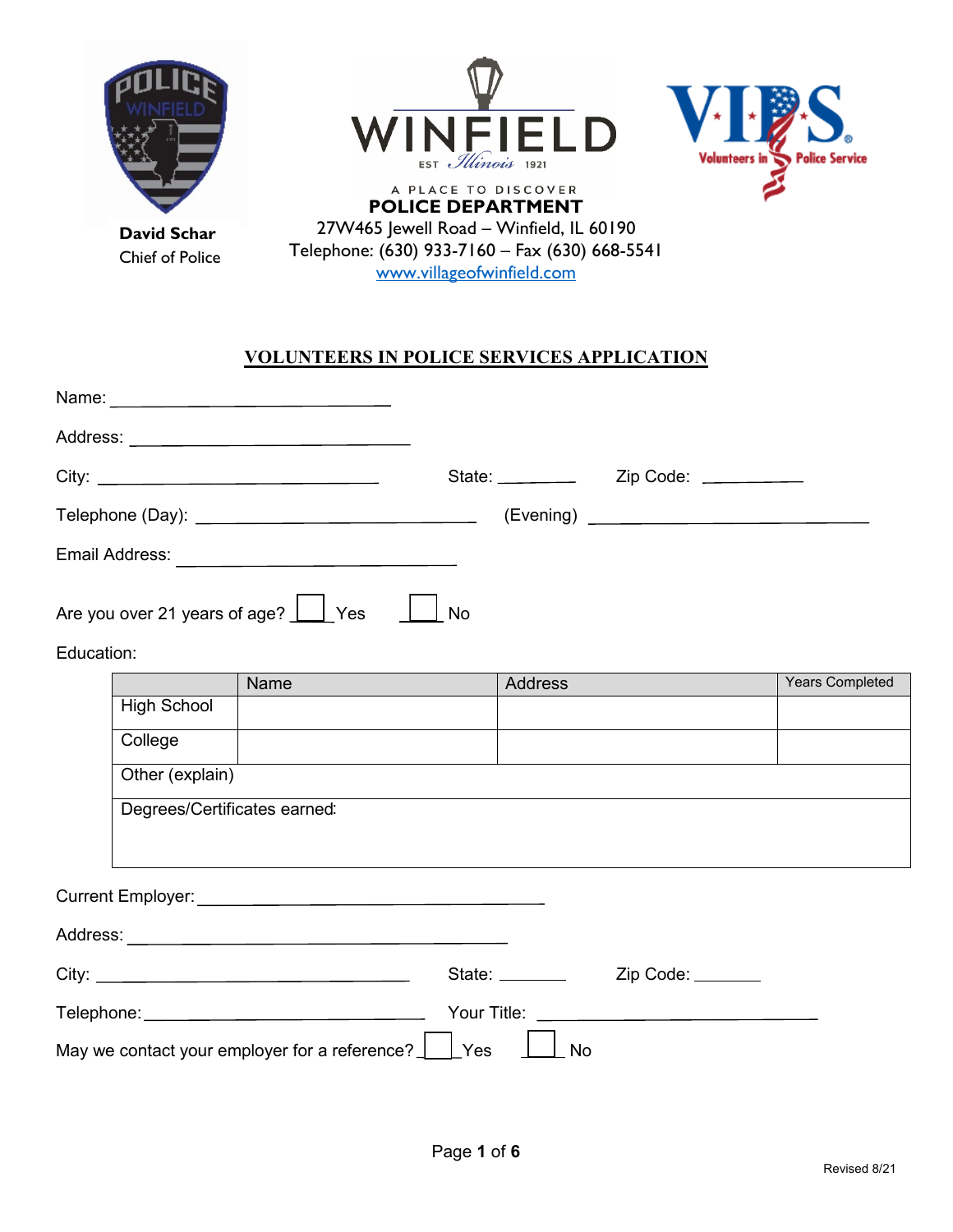How did you hear about the Volunteers in Policing Program?

Check off areas of interest:

|  |  | Areas of Interest                |  |  |
|--|--|----------------------------------|--|--|
|  |  | <b>Clerical/Office Support</b>   |  |  |
|  |  | Police Records Assistant         |  |  |
|  |  | Senior Citizen Assistant         |  |  |
|  |  | <b>Traffic Control</b>           |  |  |
|  |  | <b>Special Events Assistant</b>  |  |  |
|  |  | Interpreter (specific language): |  |  |

Other:

Personal interests and/or special talents:

Please list any volunteer experience, community activities, training workshops, internships and special areas of study or research:

AVAILABILITY: Please check off your availability:

| <b>Shift</b>                                                                                                    | Monday | Tuesday | Wednesday | Thursday | Friday | Saturday | Sunday |
|-----------------------------------------------------------------------------------------------------------------|--------|---------|-----------|----------|--------|----------|--------|
| Morning                                                                                                         |        |         |           |          |        |          |        |
| 7:00 a.m. -11:00 a.m.                                                                                           |        |         |           |          |        |          |        |
| Afternoon                                                                                                       |        |         |           |          |        |          |        |
| 11:00 a.m. -3:00 p.m.                                                                                           |        |         |           |          |        |          |        |
| Evening                                                                                                         |        |         |           |          |        |          |        |
| 3:00 p.m. -7:00 p.m.                                                                                            |        |         |           |          |        |          |        |
| <b>Emergency Call</b>                                                                                           |        |         |           |          |        |          |        |
| Out-during night                                                                                                |        |         |           |          |        |          |        |
| 8:00 p.m. -7:00 a.m.                                                                                            |        |         |           |          |        |          |        |
|                                                                                                                 |        |         |           |          |        |          |        |
| Are you willing to perform simple office duties, such as photocopying or stamping brochures, while on shift, if |        |         |           |          |        |          |        |
| _Yes<br>time permits?<br><b>No</b>                                                                              |        |         |           |          |        |          |        |
|                                                                                                                 |        |         |           |          |        |          |        |
| Have you ever been a victim of crime?<br>Yes<br>No                                                              |        |         |           |          |        |          |        |

Please return this application via email to [smiara@villageofwinfield.com.](mailto:smiara@villageofwinfield.com) If you have any questions and/or concerns call (630) 933-7160 to speak to Sergeant Scott Miara.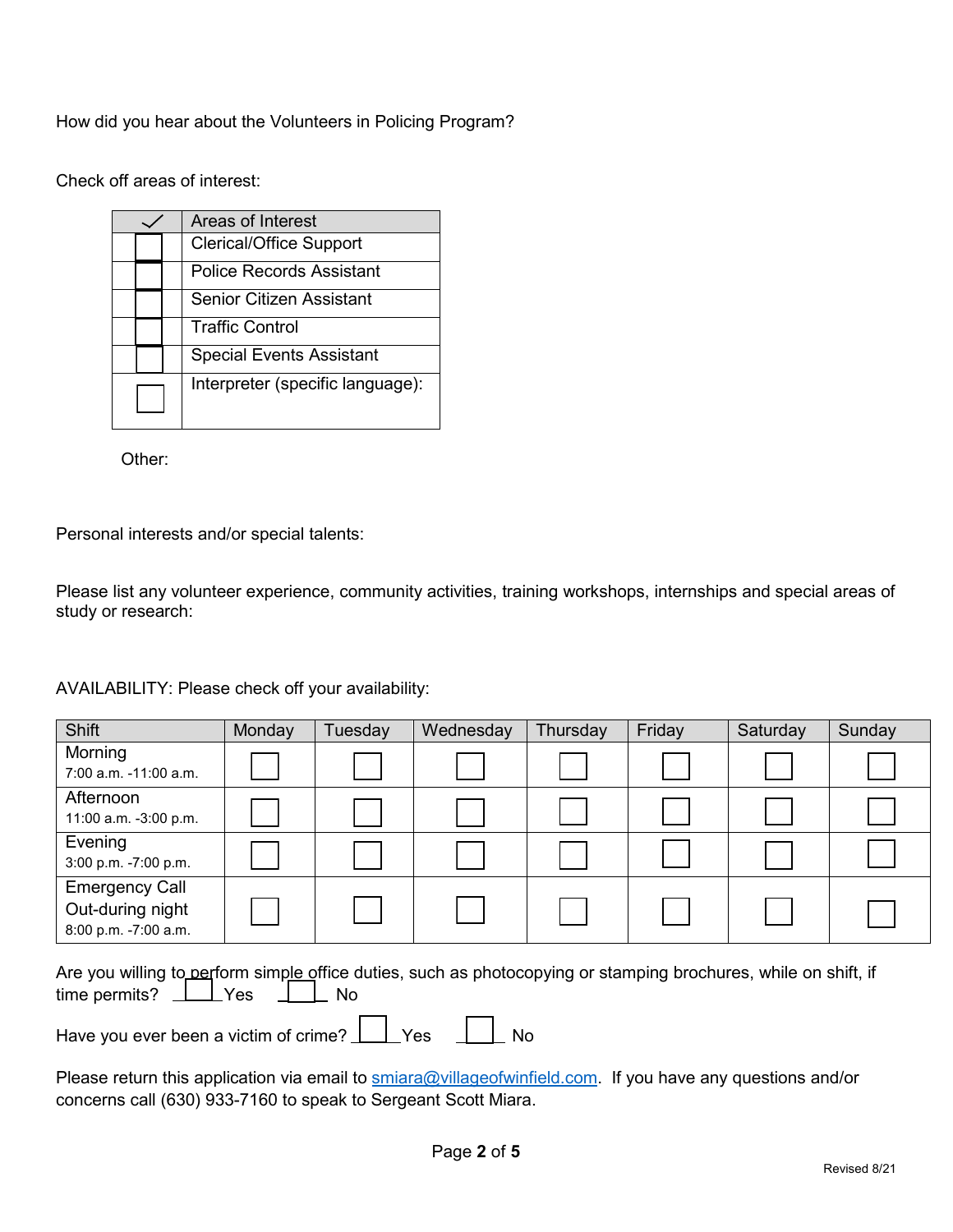### **VILLAGE OF WINFIELD POLICE DEPARTMENT VOLUNTEERS IN POLICE SERVICE PARTICIPATION WAIVER OF LIABILITY**

This Release and Waiver of Liability (the "Release") executed by the "Volunteer" in favor of the Village of Winfield, it's officials, officers, employees, and agents (collectively, "Village"). The Volunteer desires to work as a volunteer for Village and engage in the activities related to being a volunteer (the "Activities").The Volunteer understands that the Activities may include directing traffic, assisting at Village events and working in the Village offices.

The Volunteer is at least eighteen years of age, and hereby freely, voluntarily, and without duress executes this Release under the following terms:

**RELEASE AND WAIVER.** Volunteer does hereby release and forever discharge and hold harmless Village and its successors and assigns from any and all liability, claims and demands of whatever kind or nature, either in law or in equity, which arise or may hereafter arise from Volunteer's Activities with Village. Volunteer understands that this Release discharges Village from any liability or claim that the Volunteer may have against Village with respect to bodily injury, personal injury, illness, death, or property damage that my result from Volunteer's Activities with Village, whether caused by the negligence of Village or its officers, directors, employees, or agents or otherwise.

**ASSUMPTION OFTHE RISK.** The Volunteer understands that the Activities include work that may be hazardous to the Volunteer, including, but not limited to, directing traffic in the roadway. Volunteer hereby expressly and specifically assumes the risk of injury or harm in the Activities and releases Village from all liability for injury, illness, death, or property damage resulting from Activities.

**INSURANCE.** The Volunteer understands that, except as otherwise agreed to by Village in writing. Village does not carry or maintain health, medical, or disability insurance coverage for any Volunteer. Each Volunteer is expected and encouraged to obtain his or her own medical or health insurance coverage.

**BACKGROUND CHECK.** Volunteer hereby authorizes the Village of Winfield to conduct a background check prior to my acceptance by the Village as a Volunteer.

**PHOTOGRAPHIC RELEASE.** Volunteer does hereby grant and convey unto Village all right, title, and interest in any and all photographic images, video or audio recordings made by Village during the Volunteer's Activities with Village.

**OTHER.** Volunteer expressly agrees that this Release is intended to be as broad and inclusive as permitted by the laws of the State of Illinois, and that this Release shall by governed by and interpreted in accordance with the laws of the State of Illinois. Volunteer agrees that in the vent that any clause or provision of this Release shall be held to be invalid by any court of competent jurisdiction, the invalidity of such clause or provision shall not otherwise affect the remaining provisions of this Release which shall continue to be enforceable.

Volunteer Printed Name **Volunteer Signature** Volunteer Signature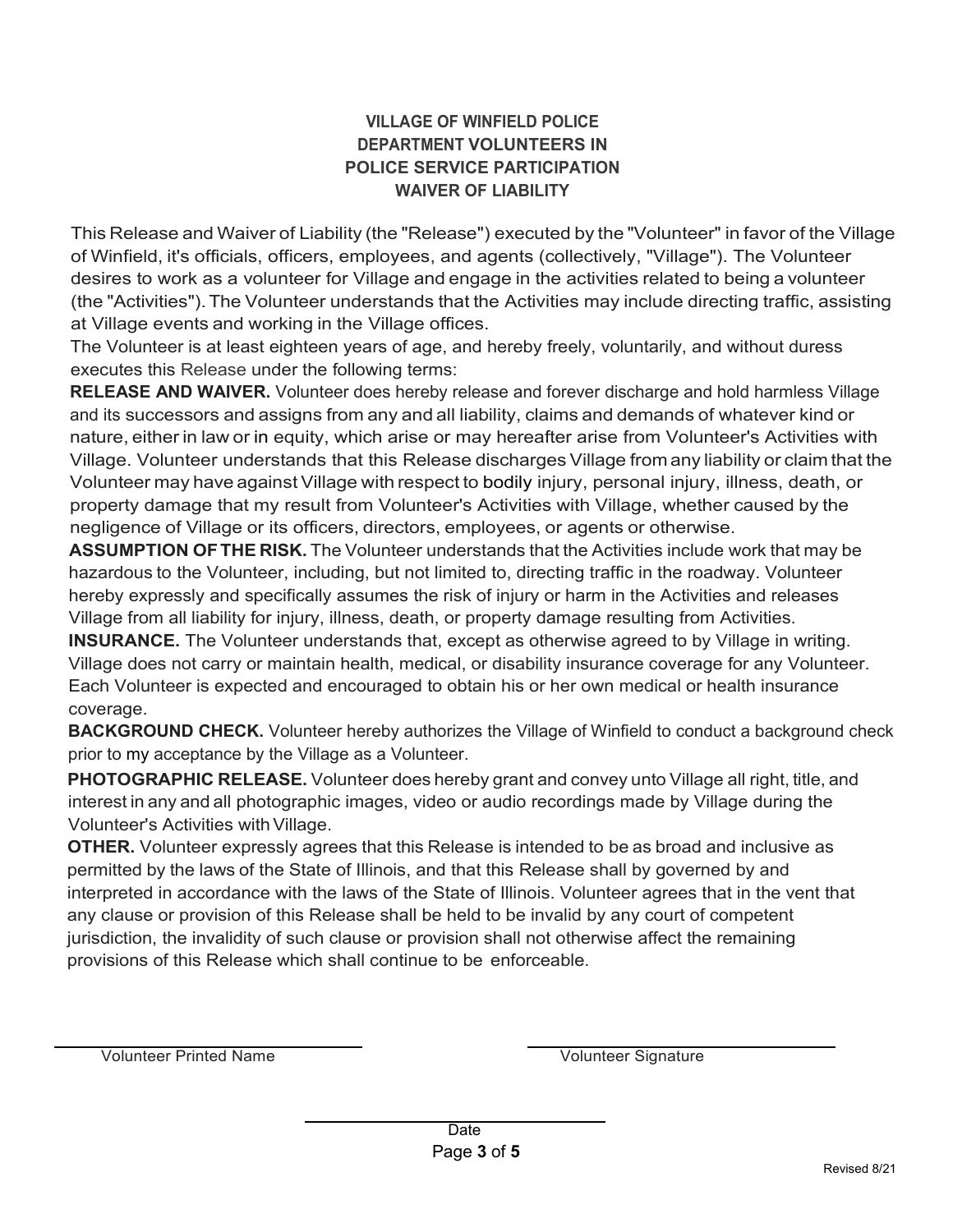#### **WINFIELD POLICE DEPARTMENT Volunteers in Police Service**

#### **AUTHORIZATION FOR RELEASE OF INFORMATION**

TO: Any Doctor, Physician, Psychologist, Psychiatrist, Dentist, Hospital Nursing Home, or Medical Association;

The U.S. Armed Forces, Maritime Service, Veteran's Administration, Selective Service Administration;

Any Academic Dean, Registrar, Principal, Guidance Counselor or authorized person at any school, college, university, business school, trade school, elementary or high school.

Any local, State, or Federal Law Enforcement Agency; any past or present employer; any Credit Bureau or Retail Merchants Association; any insurance company.

I, ,ha.ve applied for <sup>a</sup> volunteer opportunity with the Winfield PoliceDepartment.

I am **aware** that my entire background will be thoroughly investigated and I hereby authorize and request the release of any and all information you may have that concerns me, including academic transcripts and disciplinary matters, to a representative of the Winfield Police Department This authorization or a reproduction thereof shall be valid for one year from the date of execution of this document.

|  |      | Date of Birth: <b>William Street Street Street Street Street Street Street Street Street Street Street Street Street Street Street Street Street Street Street Street Street Street Street Street Street Street Street Street St</b> |                                                                                                                                                                                                                                | Place of Birth: <u>____________________________</u>                             |  |  |
|--|------|--------------------------------------------------------------------------------------------------------------------------------------------------------------------------------------------------------------------------------------|--------------------------------------------------------------------------------------------------------------------------------------------------------------------------------------------------------------------------------|---------------------------------------------------------------------------------|--|--|
|  |      |                                                                                                                                                                                                                                      |                                                                                                                                                                                                                                | State: Expiration:                                                              |  |  |
|  |      |                                                                                                                                                                                                                                      | Maiden Name: Van Management of the Contract of the Contract of the Contract of the Contract of the Contract of the Contract of the Contract of the Contract of the Contract of the Contract of the Contract of the Contract of |                                                                                 |  |  |
|  |      |                                                                                                                                                                                                                                      |                                                                                                                                                                                                                                | Given under my hand this ________________ day of __________________________, 20 |  |  |
|  |      | the control of the control of the control of the control of the control of the control of<br>Signature                                                                                                                               |                                                                                                                                                                                                                                |                                                                                 |  |  |
|  |      | <b>Current Address</b>                                                                                                                                                                                                               |                                                                                                                                                                                                                                |                                                                                 |  |  |
|  | City | State                                                                                                                                                                                                                                | Zip Code                                                                                                                                                                                                                       |                                                                                 |  |  |